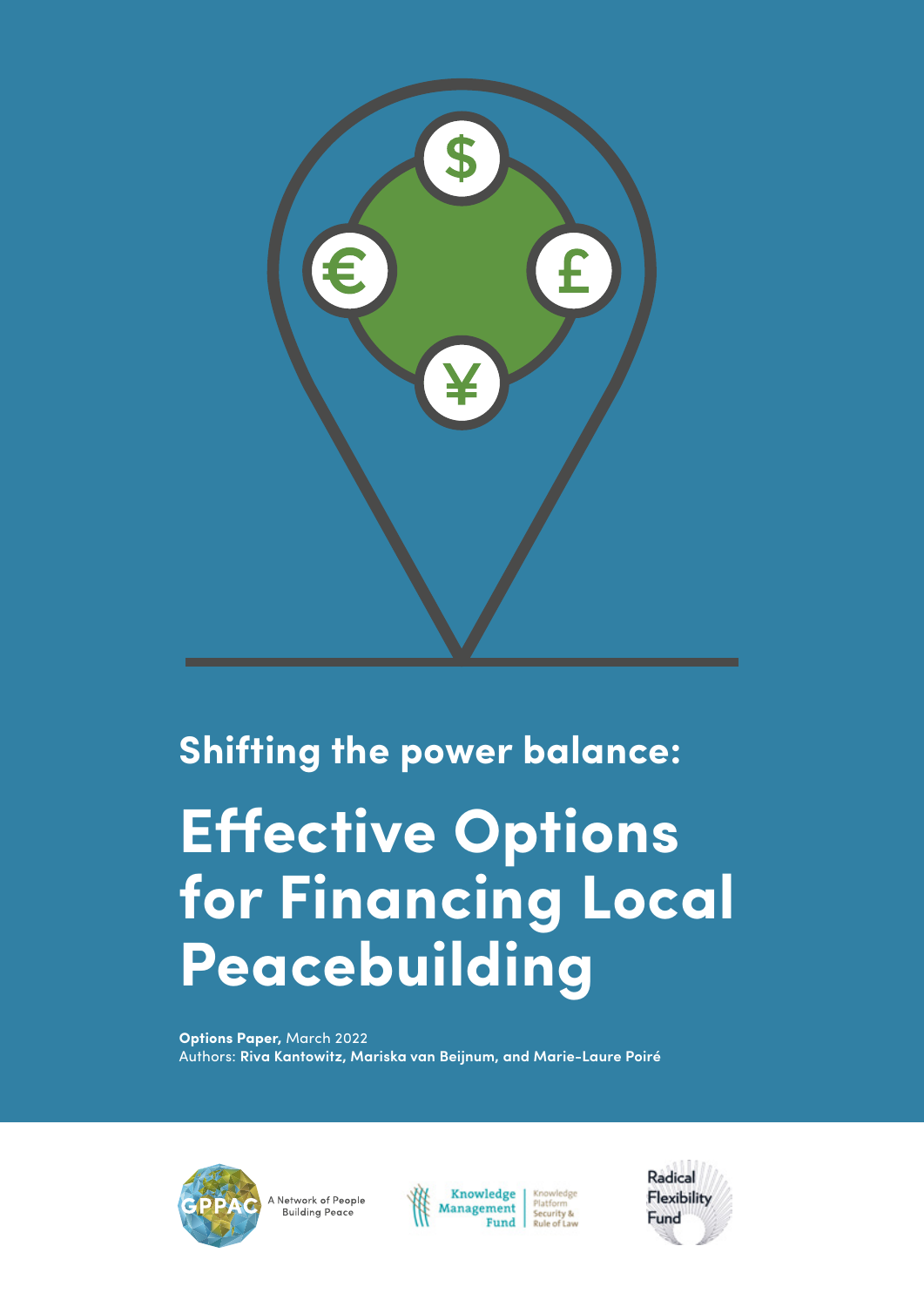**Shifting the power balance:**

### **Effective Options for Financing Local Peacebuilding**

**This paper is primarily written for bilateral donor governments. It provides concrete options to change the way donors distribute their financial support to peacebuilding with the aim of shifting power to local peacebuilders. To come to a substantial power shift, a system change is required. Such change can only happen if there is a leadership commitment to reform the policy, legal and regulatory frameworks within which policy officers and program managers operate. In the short-term, however, donors can take immediate steps to initiate change at the programming level.**

**The options presented in this paper are meant to be actionable, though they will have to be fine-tuned to fit the specific operational model of individual aid bureaucracies - and the levels at which they operate (i.e., central or decentral). We hope, however, at a minimum the paper provides an opportunity for those at the programming level to engage in a more critical conversation with those at the policy level on how to realize the required system change.**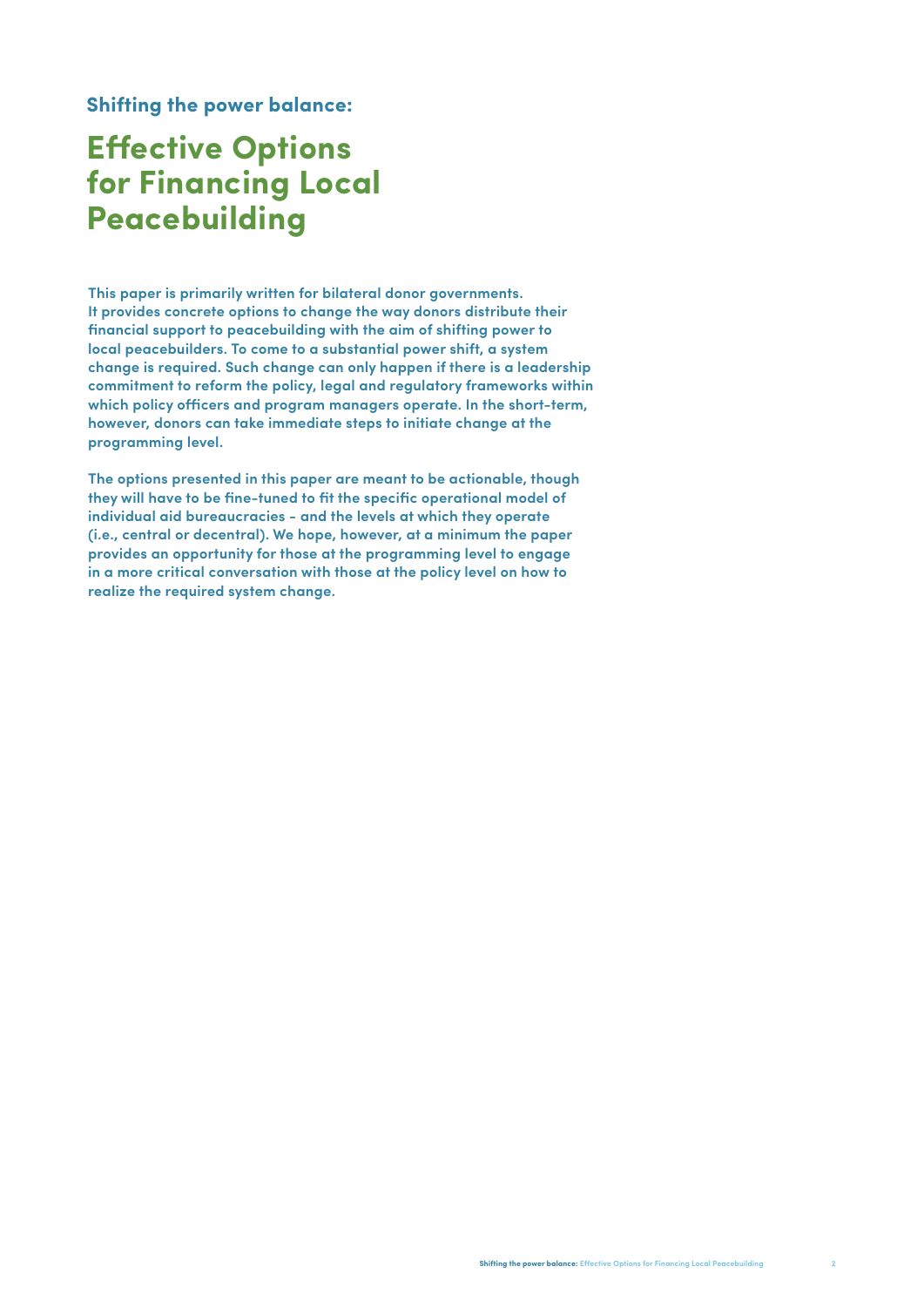### **Redistributing power in the aid chain**

The idea that people directly affected by development and peacebuilding challenges are best placed to address these challenges is not new. The development community has put 'ownership' front and center in its policy discourse and frameworks for a long time,<sup>1</sup> acknowledging that in the absence of effective local ownership, aid investments will neither be sustainable nor yield long longer-term results. Over the last years, the understanding of 'ownership' has shifted from a focus on ownership by national governments to a more inclusive definition that underlines the importance of ownership by local stakeholders – including local civil society. As part of larger policy discussions on the decolonization of aid, localization and building back/forward better, **donors increasingly sign on to the principle that local stakeholders' ownership entails more than merely involving them in project design and implementation. What is required is a redistribution of power**, including concrete action to address underlying power imbalances.**<sup>2</sup>**

**One important element in this redistribution of power is to rethink the way in which local organizations3 are funded.** The rules and regulations of most funding mechanisms are intrinsically asymmetric in that local actors have to rely on intermediary organizations and entities (like INGOs and global or in-country pooled funds) to access donor funding. This further undermines their agency and ability to sustainably drive their own change processes. Donors are aware of this and have committed to start making changes in this regard. The 'Grand Bargain' that was agreed upon in the humanitarian field in 2016, for instance, was supposed to ignite a 'participation revolution'.**<sup>4</sup>**

However, a recent review found that by 2020, only 4.7% of the direct funding went from the donors to local organizations.**5** Five years on, there is still insufficient support for local responders – not only in terms of funding, but also in terms of fairer and more appropriate distribution of leadership and decisionmaking.**<sup>6</sup>**

**Most donors will not deny that more substantial changes are required.** In July last year, the OECD's Development Assistance Committee (DAC) endorsed a recommendation asking all of its members to promote and invest in the leadership of local civil society actors by, "increasing the availability and accessibility of direct, flexible, and predictable support including core and/or program-based support, to enhance their financial independence, sustainability, and local ownership".**7** However, **most donors will also acknowledge that they struggle to change traditional approaches to grant-making and decision-making**. Major obstacles are linked to the perceptions of development aid providers' dominant views on risk, and local actors' capabilities.**8** Linked to that are the political agendas and vested interests in the current aid system.

A complete overhaul of the aid system is perhaps not feasible in the short-term as it requires changing the policy, legal and regulatory frameworks within which donor governments operate. Nevertheless, there are concrete steps donors can take to start adjusting their existing funding instruments so that progress can be made in changing the power dynamics in the aid chain. For this paper, we focus specifically on the **peacebuilding aid chain.**

Ongoing debates on how to improve peacebuilding financing focus predominantly on how to increase volumes and predictability of funding, and less so on considering **how to improve the quality of funding – and, as part of that, how to improve the accessibility of funding for local peacebuilders**. This paper builds on previous work and aims to start addressing that gap.**9**

1 See for instance the Paris Declaration on Aid Effectiveness (2005) and the Accra Agenda for Action (2008) https://www.oecd.org/dac/effectiveness/parisdeclarationandaccraagendaforaction.htm

2 ODI (2021), Are we there yet? Localisation as the journey towards locally led practice https://cdn.odi.org/media/documents/ODI-SH-Localisation-Report-Oct21-Proof06.pdf

<sup>3</sup> Here, we mean organizations whose "peacebuilding initiatives are owned and led by people in their own context. It includes small-scale grassroots initiatives, as well as activities undertaken on a wider scale". (2019), Local Peacebuilding: what works and why by Peace Direct and the Alliance for Peacebuilding. In other words, we are referring to grassroots- and community-based organizations, rather than country offices of INGOs.

<sup>4</sup> See: https://interagencystandingcommittee.org/a-participation-revolution-include-people-receiving-aid-in-making-thedecisions-which-affect-their-lives

<sup>5</sup> ODI (2021), The Grand Bargain at five years: An Independent Review

https://odi.org/en/publications/the-grand-bargain-at-five-years-an-independent-review/ 6 See: https://www.idiainnovation.org/towardsnewpartnerships

<sup>7</sup> See: https://legalinstruments.oecd.org/Instrument%20s/instruments/OECD-LEGAL-5021

<sup>8</sup> See: https://www.idiainnovation.org/towardsnewpartnerships

<sup>9</sup> See: 2021 Financing Mechanisms to Support Local Peacebuilders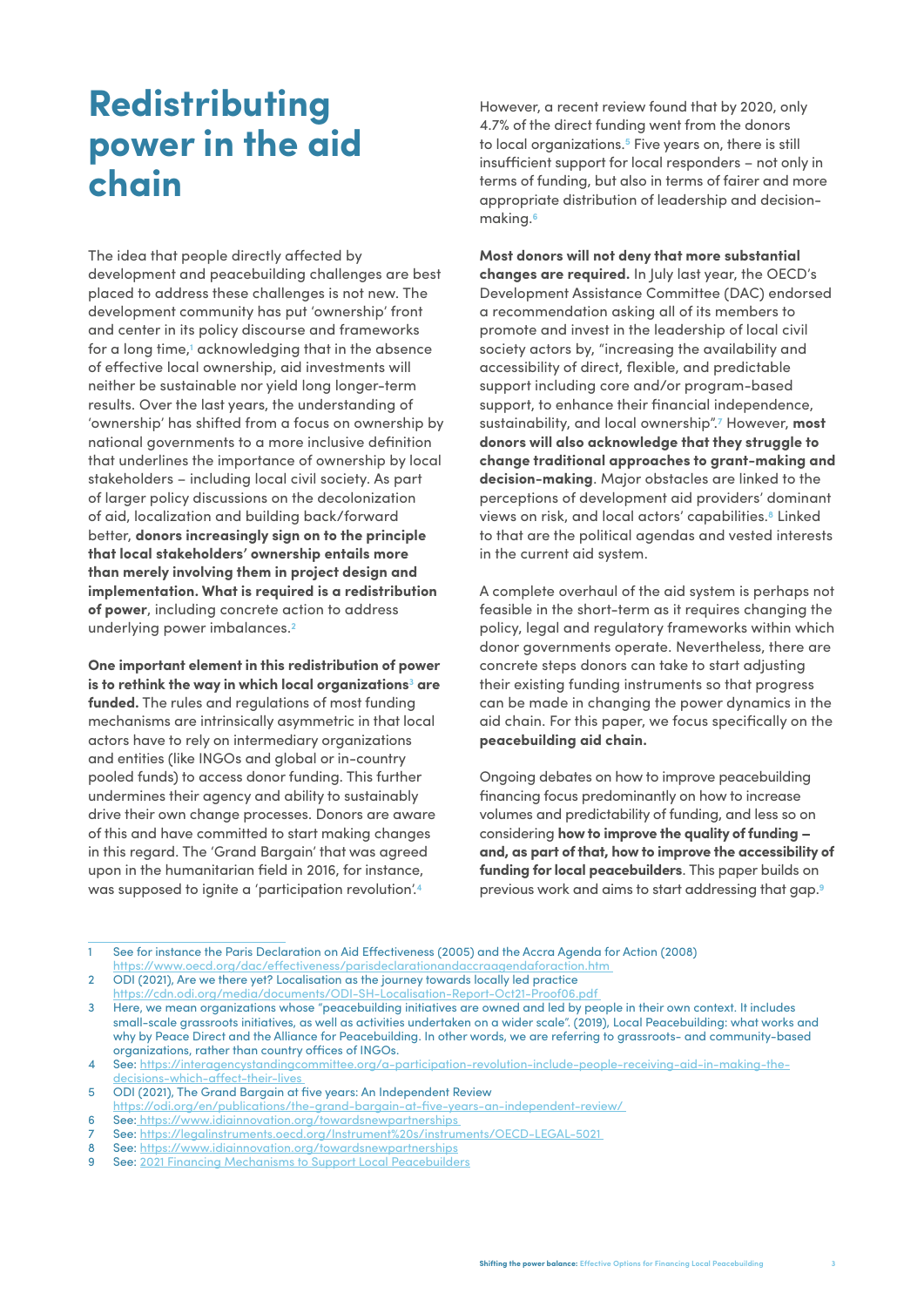# **About our project**

**With support from the Knowledge Platform Security & Rule of Law (KPSRL), the Global Partnership for the Prevention of Armed Conflict (GPPAC) and Radical Flexibility Fund (RFF) have brought together a group of local peacebuilders with a group of international finance experts from within and outside of the peacebuilding sector, thereby facilitating an exchange of experiences and ideas between two constituencies that normally do not meet. This group helped us think about what donors could change about how they distribute their peacebuilding support that would strengthen the position of local peacebuilders and start shifting the power balance in the peacebuilding aid model. This options paper presents the main suggestions and ideas that emerged from these exchanges, combined with insights derived from a series of conversations held with donor representatives and fund managers.**

**GPPAC and RFF will continue to bring together experts from across the development, humanitarian and peacebuilding eco-system to work on this issue. Most concretely, we are planning a follow-on project to design a new pilot instrument for supporting local peacebuilders, allowing us to test ideas in practice and to feed the lessons learned back into the on-going discussions on financing peacebuilding.**

**We are grateful to the following financing experts and local peacebuilders for participating in our project:** 

#### **Peacebuilders**

- **• Lucy Nusseibeh,** member of the GPPAC Global Improving Practice Working Group, and founder and chairperson of Middle East Nonviolence and Democracy (MEND) in Palestine
- **• Visaka Dharmadasa,** GPPAC Gender Focal Point, and founder and chair of Association of War Affected Women in Sri Lanka
- **• Nqobile Moyo,** GPPAC Board Member and current Chair of the GPPAC Youth, Peace and Security Working Group, and Director of Voices In the Vision for Africa (VIVA) in Zimbabwe
- **• Elvir Djuliman,** GPPAC Regional Representative for Western Balkans, and Director of the Nansen Dialogue Centre Mostar in Bosnia and Herzegovina
- **• Patrick Bwire,** GPPAC Regional Liaison Officer for Eastern and Central Africa, and Programme Coordinator at the Center for Conflict Resolution (CECORE) in Uganda
- **• Khaled Eman,** GPPAC member of the Youth, Peace, and Security Working Group, and Director of Justice Call for Rights and Development in Egypt

#### **Finance Experts/Funders**

- **• Catherine Howell,** Innovative Finance Advisor, New Financing Models, International Committee of the Red Cross
- **• Avila Kilmurray,** former Executive Director, Community Foundation of Northern Ireland and current Board Member of Foundations for Peace
- **• Ariadne Papagapitos,** Advisor, Global Whole Being Fund
- **• Ambika Satkunanathan,** Chairperson, Neelan Tiruchelvam Trust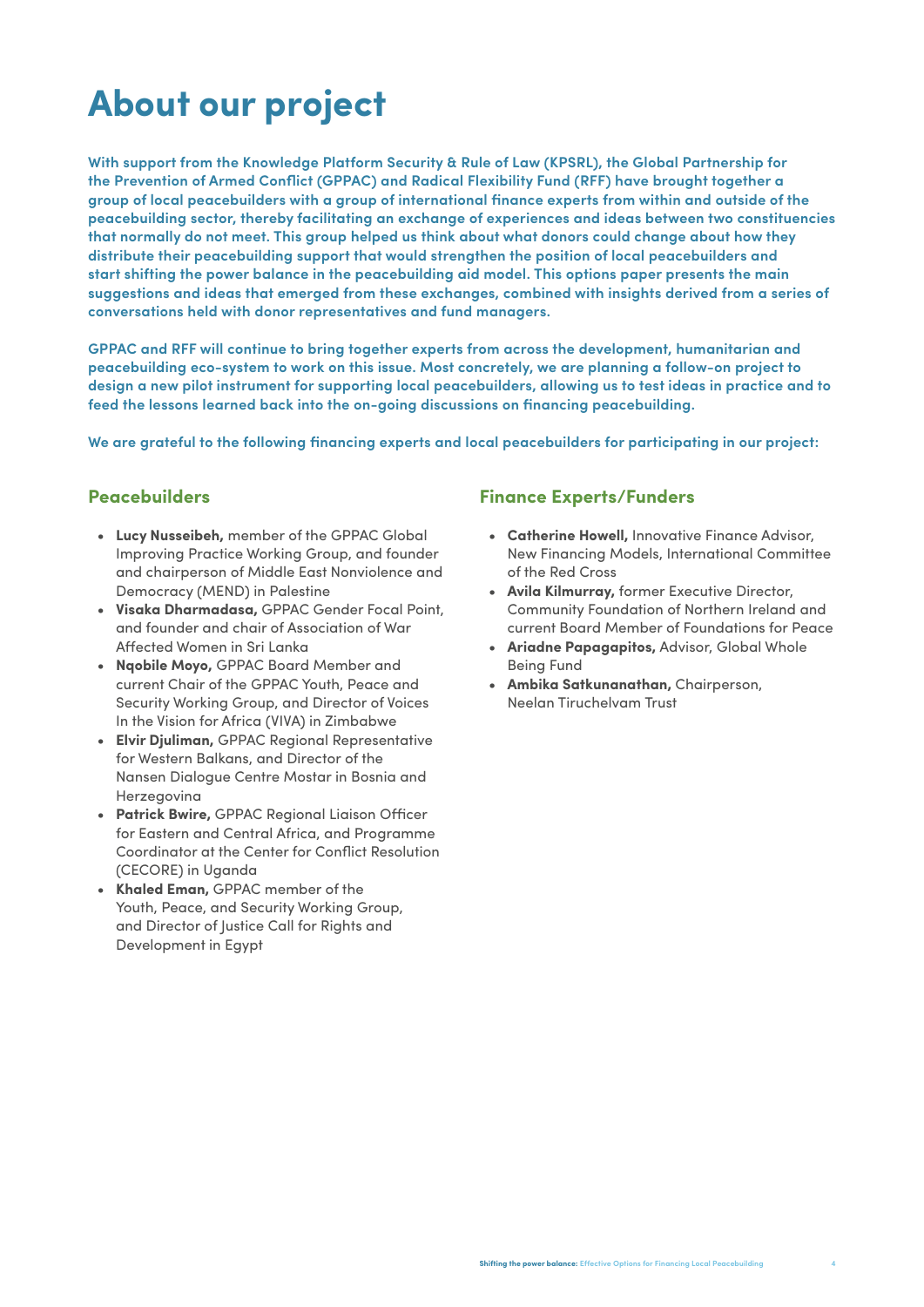### **Financing local peacebuilders**

### **- the need for partnership**

**The challenges for donors to finance local peacebuilding organizations are well-documented and we will not reiterate them extensively here. Rather, we aim to provide concrete and actionable steps for donors to start overcoming some of these challenges.**

#### **Key challenges to financing local peacebuilding organizations:<sup>10</sup>**

- Administrative requirements for receiving funding are burdensome for smaller organizations and for some they are impossible to meet (organizations lack required capacity, expertise, institutional financial history, etc.);
- Risk mitigation requirements put the onus of proof of concept, tracking impact, etc. on the recipients of funding - with standards that are mostly impossible for smaller organizations to adhere to;
- Where donors do manage to set up funding mechanisms to directly support local organizations (most often decentralized), fiduciary risk regulations only allow for the provision of small grants (USD 20-50k) that result in fragmented funding for local organizations. These seldom yield long-term impact (i.e., one-offs that are not conducive to sustainable peacebuilding and where the effort required to access the funding does not match up with the benefits gained);
- Procurement rules and regulations create a situation in which 'new' recipients compete with recipients that have an advantage of existing working relationships (e.g., most governments have a cadre of "usual suspects," organizations which routinely receive funds);
- This cadre of "usual suspects" benefits, in part, from successful lobbies to parliaments, which result in donors earmarking funds for these organizations, creating an uneven playing field with vested interests that limit chances for 'new' recipients;
- Limited resources and capacity within donor governments make it challenging for donors to manage a large number of smaller contracts. This encourages donors to continually work through an aid chain model that places local organizations in a position of dependency, with support being channeled through intermediary organizations; and
- The political nature of peacebuilding means that

most donors understand their engagements as serving a political agenda in a foreign context. For many donors, scrutiny of these engagements – and the results they are expected to show – are linked to political agendas as defined by their parliaments. Thus, their capacity to support "locally led" peacebuilding will always be mitigated by principles of national ownership and the expectations of constituencies in the donor country. The task, therefore, is to find a way of negotiating local priorities with the realities of political expectations to which donors are beholden.

The crux of the collective arguments related to decolonizing aid is that **a substantial power shift in the aid chain requires a system overhaul – a new way of thinking about partnership** that is not driven by accountability to donor rules and regulations. Rather, partnerships should be shaped around a shared process between donor and funding recipient, focused on ascertaining what is required in specific situations in order to have the best chance of supporting sustainable peacebuilding and development.

In order to move from rhetoric to action, it is necessary to actually start doing things differently; this includes thinking about what it means for donors to be authentic partners rather than merely financiers. We acknowledge that this is easier said than done. There are very real obstacles and challenges that limit donors in bringing about system change; yet, this does not mean that there is no room to start the change process. **Donors can and should start now to shift ways in which they disperse the majority of their aid, first and foremost by investigating and testing options other than the current top-down, prescriptive chain of aid delivery.** The center of this strategy should focus on responding to issues that local peacebuilders themselves indicate are required to strengthen their position in the aid chain.

The main question in this regard is **how donors can hold themselves accountable to being authentic partners to local organizations**, ensuring that local peacebuilders are in the lead in their own peacebuilding processes – and not mere contractors implementing programs and activities that have been decided upon and designed by international stakeholders. Our project has focused exactly on this question, with the objective to **provide concrete and actionable steps for donors that lie within their span of control**, so that they are presented with options they could subsequently explore further within their own operational models.

<sup>10</sup> See: https://www.gppac.net/resources/financing-mechanisms-support-local-peacebuilders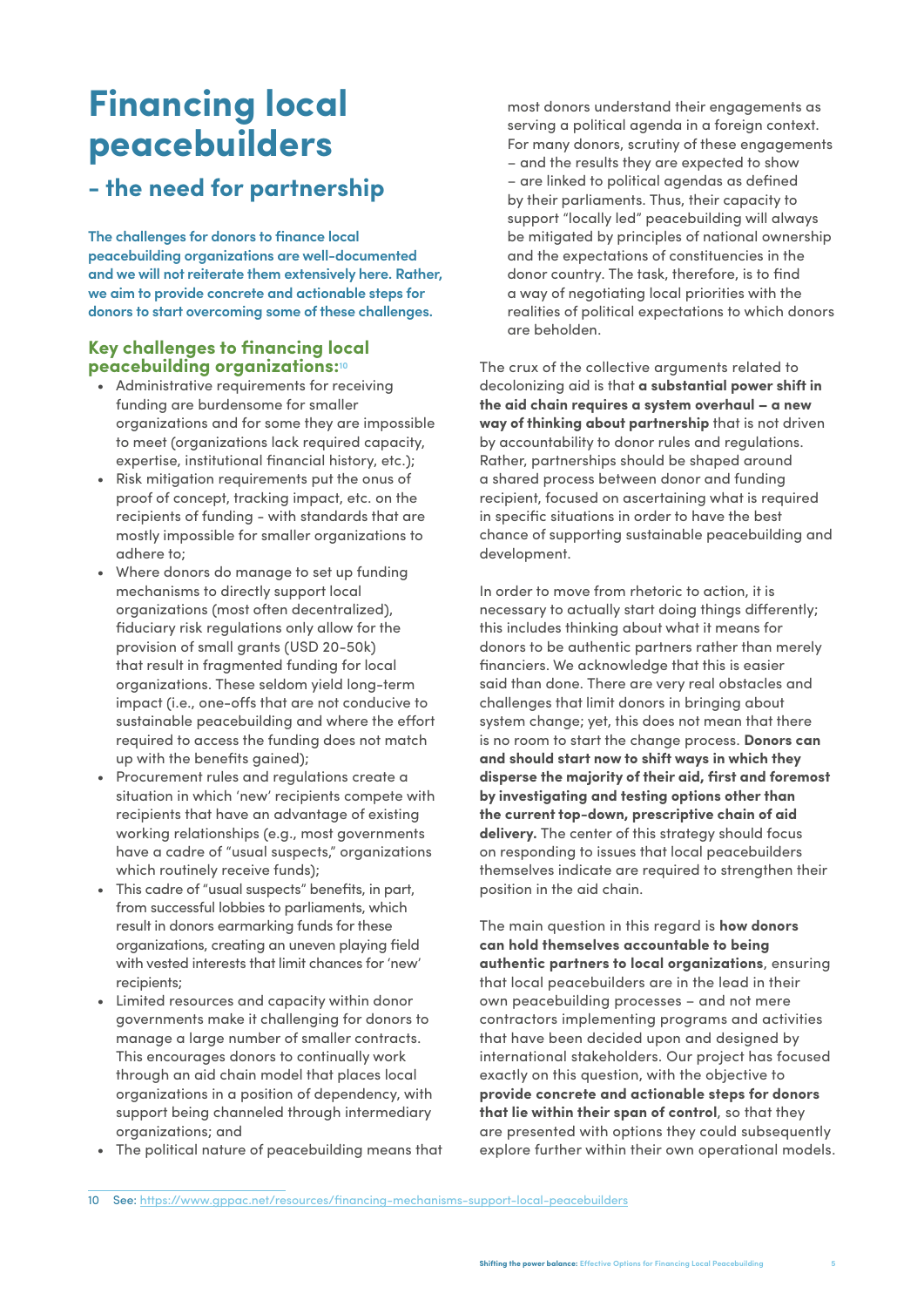#### **How can donors position local organizations as partners rather than contractors?**

It is becoming increasingly common that donors ask for programs to be co-designed with local organizations. However, in practice design processes are driven first and foremost by factors exogenous to any particular context: donor results frameworks, political agendas, existing partnerships, etc. What can donors do to ensure that local organizations are in the lead, or at least have an equal role in decision-making and programming, and critically that their contributions to these donor processes are not extractive? How can donors - and subsequently the intermediary funders/INGOs that donors channel the bulk of their money through - hold themselves accountable to being good partners to local organizations?

**One key takeaway is that donors need to hold themselves accountable to – and local organizations need to demand – a set of foundational partnership parameters.** Only in this way will a new power paradigm in aid relationships emerge.

#### **RFF 10 Radical Actions**

Radical Flexibility Fund has covered this topic extensively in its publication, 10 Radical Actions, including sections that address funding innovation, participation and communityled understandings of impact (see: https:// radicalflexibility.org/10-radical-actions). Each of these 10 sections is accompanied by a set of questions for funders and a set for local organizations, some of which are included below with elaboration from our working group.

Below, we outline what those parameters might include. We encourage donors and local organizations to think about what these principles might mean in practice – what they look like with operational indicators attached, and how they can be translated, both at the policy and the programming level.

#### **GETTING TO FOUNDATIONAL PARTNERSHIP PARAMETERS**

#### **For donors**

- The **thought leader and main point of contact for the donor is a local organization** – even if the contract in practice is administratively managed by an intermediary organization. This means that Requests for Proposals (RFPs) should require local organizations to be in the lead in terms of, for example, setting the agenda, steering decision-making processes, selecting staff. Additionally, RFPs should allow for special constructions where intermediary organizations support local organizations (as subcontractors to the local organizations) in fulfilling their leadership role as regards monitoring, reporting, evaluation and learning and enabling mutual accountability.
- The RFP allows for **a group of smaller local organizations to act as thought leaders and program architects together,** allowing them to pool resources and track records.
- There are **regular progress and learning meetings between the donor and the main point of contact** (i.e., local organization), focused on exchanging insights on relevant developments for the progress of the project, and suggesting and testing ideas on how to further project implementation in an effort to foster learning and adaptation between partners. These meetings should take place not just at country level (i.e., between embassy or country office staff and the local organization), but also at headquarters level: the budget should allow for the local organization to travel to the donor's capital regularly throughout the project implementation.

#### **For donors and intermediary organizations**

- Donor, local organization, and the intermediary organization **ensure that the partnership focuses on contributing to the local organization's strategic plan, beyond the project's objectives and activities by, for instance, providing support to the development and implementation of strategies in a participatory way.** This can be done through soft-earmarked or projectized funding, and by ensuring that strategic planning is discussed in regular progress meetings (meaning these meetings should not only focus on the project at hand).
- Donor, local organization, and the intermediary organization **ensure that the partnership strengthens the institutional capacity of the local organization, beyond the project's**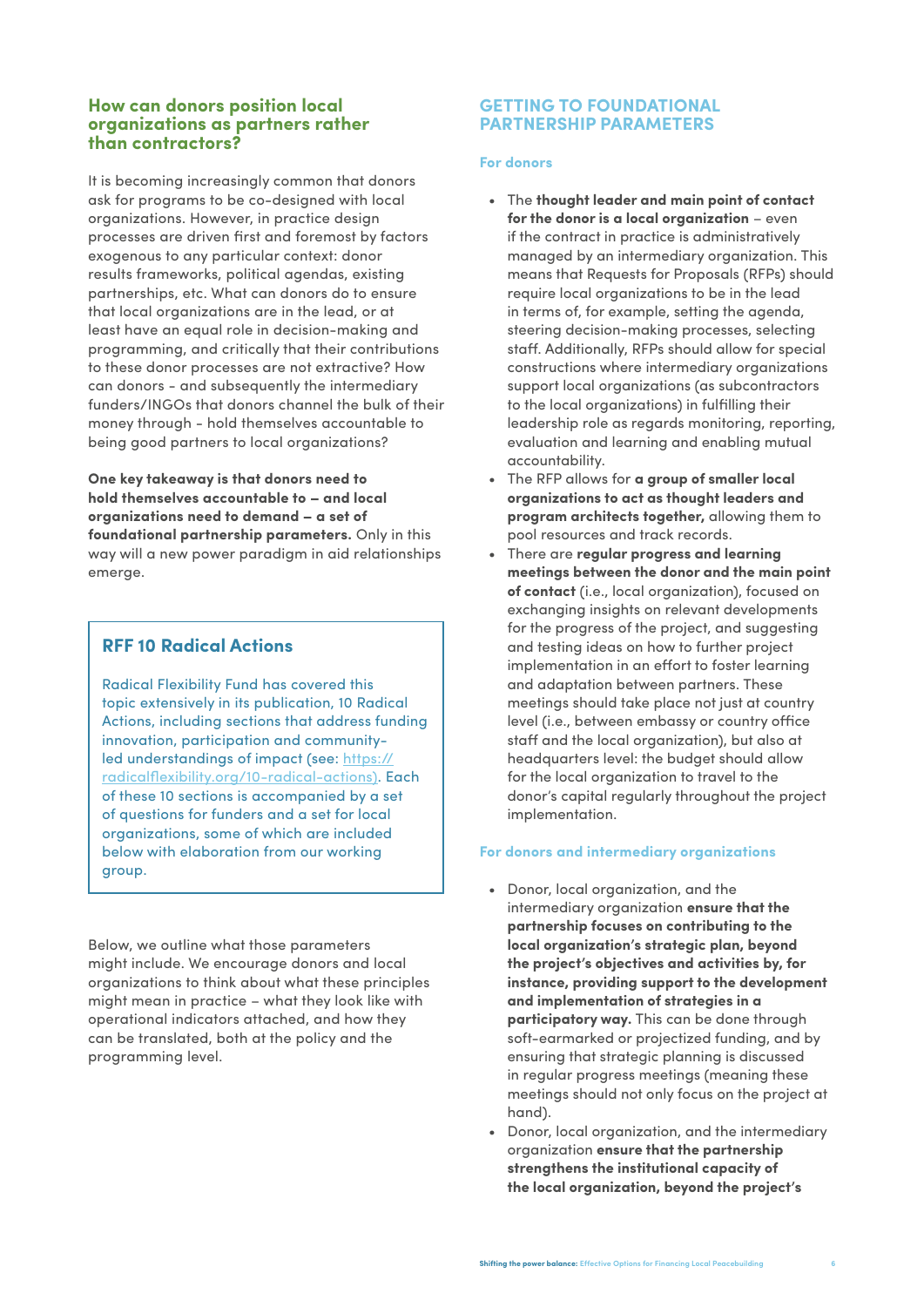**objectives.** This can be done through softearmarked or projectized funding, and by including related reporting requirements in the contract. This can also be applied when the contract is managed by an intermediary organization, in which case reporting should be requested on how intermediaries serve as connectors and conveners of organizations with different capacities so that local partners can learn from each other and pool their resources.

• Donor, local organization, and the intermediary organization agree upon the **role the donor plays in the project implementation** (which can be linked to connecting to main stakeholders, supporting activities' long-term sustainability, etc.), and the donor will report on whether and how they fulfilled their role in the regular progress meetings.

#### **Example of an equitable partnership between the intermediary and the local partner**

In a multi-phased project funded by the German Federal Foreign Office, GPPAC played the role of the intermediary with a specific strategy in mind: for the intermediary role to be temporary. Based on this strategy, GPPAC and its local partner jointly identified which capacities would have to be built or strengthened in order to allow for the local partner to take over. Using this approach, approximately 90% of the funding was utilized at the local level for local implementation. In terms of the capacities to be built or strengthened, it included the more technical ones such as monitoring and evaluation, and aligning local impact to global indicators or frameworks such as the SDGs. But most importantly and atypical, GPPAC provided support to bolster the legitimacy of the local partner, including building their selfconfidence and facilitating direct engagement with the donor, as well as leveraging the impact of the project with other donors such as the UN. The local partner is now being funded directly by the German Federal Foreign Office with no support from GPPAC.

We encourage donors and local organizations to jointly develop these foundational parameters further. **Donors can already start to think about how these parameters 'translate' into the dayto-day reality of grant-making and distribution of their aid.** To this end, we identify three key questions that can serve as a starting point:

- Who sets peacebuilding priorities and objectives, and who has designed the program?
- Who decides what constitutes peacebuilding success/impact?
- How can donors support local organizations' long-term sustainability?

#### **Who sets peacebuilding priorities and objectives, and who designs programming?**

Who decides what is needed to build sustainable peace? More specifically, who identifies peacebuilding priorities in the calls for proposals donors put out: How can donors engage with local stakeholders to systematically identify peacebuilding priorities? And what can donors do to ensure that local organizations are in the lead of program design, or at least have an equal role and are not perpetuating extractive relationships?

**Since peacebuilding is not a linear process, co-design and continuous evaluation and adjustment of initial priority-setting (the "adaptive programming" approach) are essential.** For co-design and co-creation between donors, intermediaries, and local organizations to be successful, continuous contact and relationship building is necessary. It is essential to create space and opportunity for priority-setting to be inclusive; this is vital in creating holistic and fair priorities in peacebuilding activities and programming.

This has several implications for donors: **commitment to inclusive priority setting must be reflected in budgets and implementation timelines.** Adequate time and financial investments are also needed to allow for meaningful (nonextractive) relationships with local organizations to be fostered. Our working group provided examples of funder-grantee relationships in which the organizations visit each other, and both time and money are invested in relationship-building activities that deepen the relationship between the two parties and allow for a more symmetric power dynamic. This has enabled local organizations to play a more central role in the prioritysetting process and program design, connecting community needs more clearly to activities and thus making the project more likely to create positive results. Importantly, these examples were not 'merely' linked to decentralized funding lines managed by in-country donor representations or intermediary organizations. They were explicitly linked to central funding lines allowing local organizations to engage with donors at headquarters level.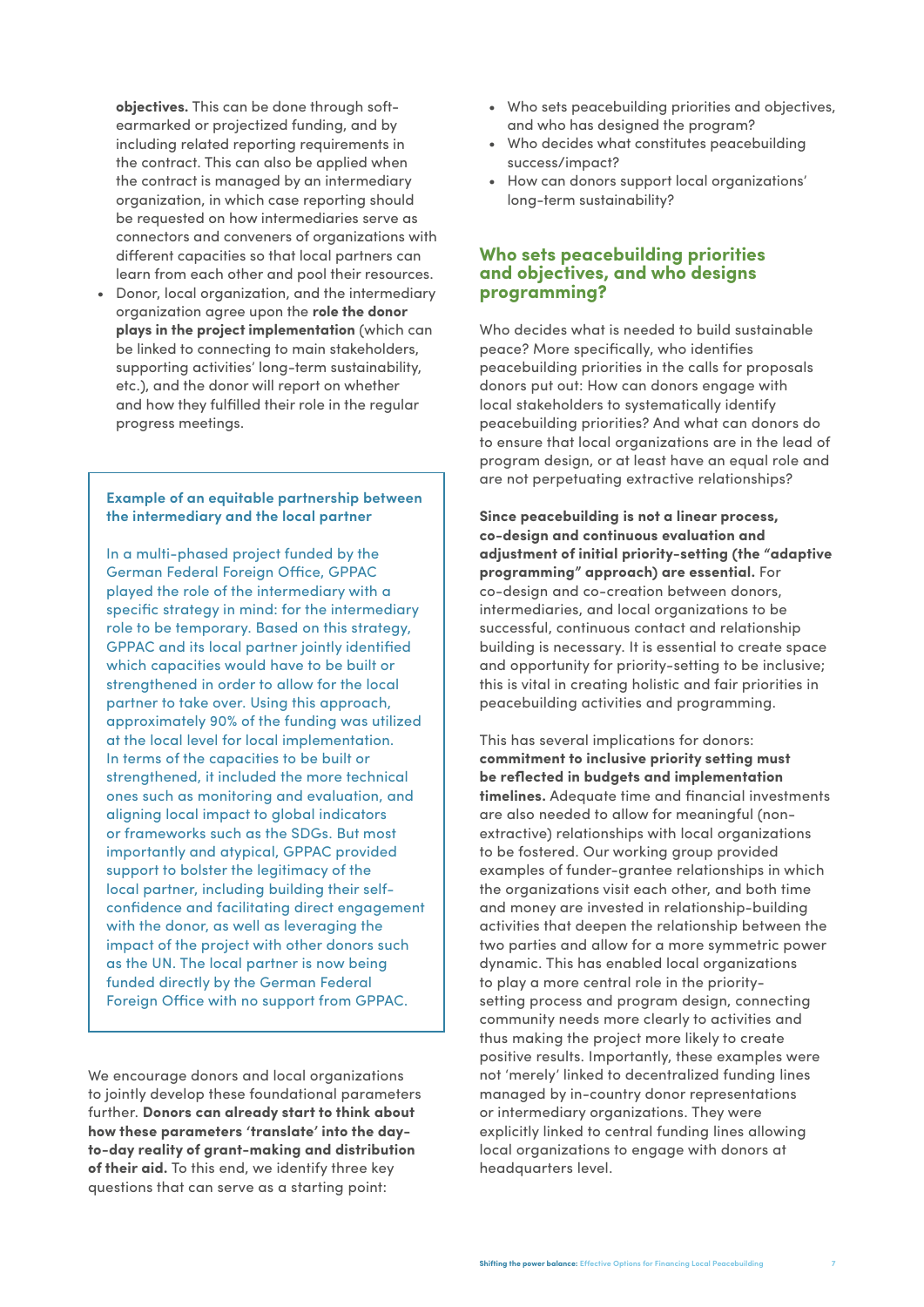In this regard, it is essential to recognize that **all local organizations are not the same** and may well have different strengths and want different types of relationships with donors. For example, local organizations often have limited time to sit on projects' governance boards or those of pooled funds. They may prefer that specific tasks, such as creating legal frameworks, be the responsibility of donors or intermediaries. Along the same lines, it may risk the security of some local peacebuilders to work with and receive funds directly from an international actor, whereas others may welcome the direct relationship. Thus, it is important that international actors create different ways in which local organizations can be engaged and supported. However, **local peacebuilding organizations can and must play a key role in exchanging ideas and knowledge about the context - including the conflict dynamics, community needs, and the local reality**. Including local organizations in decisionmaking related to peacebuilding priorities and funding must have a clear purpose, both to avoid tokenization and to ensure that local organizations are best positioned to bring maximum value and insight when making funding decisions.

In terms of ensuring that local organizations are in the lead of program design in response to RFPs, **there is an important distinction to be made between how the format and, in contrast, the content of RFPs affect local organizations' ability to apply for funding**. In terms of the *format* of the RFPs (technical requirements, administrative design), the amounts of money (especially for projects funded out of central budget lines) are usually too large for local organizations to manage – forcing them to partner with intermediaries who can. Also, the typical timeframe for developing proposals is too tight to ensure a meaningful engagement of local organizations – which also limits the possibilities to identify new local partners (forcing reliance on usual suspects). In addition, many RFPs require a certain percentage of co-funding; unfortunately, local peacebuilding organizations do not have reserve funds that allow them to co-finance activities. In terms of the *content* of RFPs, it is problematic that most RFPs are driven by overarching donor policies and budget lines like human rights, CSO capacity building or basic service provision, with an obligation to select one "issue area" or "line of effort" and stick to specific sub-objectives. The reality on the ground is oftentimes not so clean cut. This is especially true in the field of peacebuilding where activity lines between development and peacebuilding support are overlapping. For instance, to support the longterm sustainability of a peacebuilding activity such as a peace education program, the construction of

a classroom would be required - but not allowed due to a strict delineation between peacebuilding and development budget lines. Another issue is that most RFPs focus on multiple countries/regions. This means the objectives are set at an overarching level and cannot be context specific, making it difficult for local organizations to adhere to the full set of objectives.

#### **CONCRETE OPTIONS**

#### **For donors**

- **• Include objectives, along with set indicators/ progress markers, aimed specifically at strengthening the institutional capacity of local organizations**. This should not be covered out of overhead but should be projectized. This will force the partnership to report against it.
- **• Prioritize content over administrative criteria and requirements**. Meaning, the financial assessment is done only after the assessment of the content of the proposal. A good way of doing this is to work with a two-step approach in the application process, **allowing for co-creation of priorities and activities after a grant has been awarded**.
- **• Determine the financial reporting requirements based on the capacity of the local organization**, including a potential division of labor between the local organization as lead architect – and the intermediary organization as supporter.

#### **For donors and intermediary organizations**

- **• Consult local organizations in the preliminary stages of designing an RFP** (objectives, target groups, duration, etc.), either directly or using intermediary networks of local organizations such as GPPAC.
- **• Compensate local organizations for their participation in co-creation processes**. Currently it is only larger organizations that have sufficient resources to cover the costs involved. Further, **compensate local organizations for the use of their intellectual property** – i.e., do not expect them to give up their ideas and practices for free.
- **• Pay for local organizations' staff time to develop full proposals.** Organizations in the Global North often have a contingency budget or a reserve they can dip into).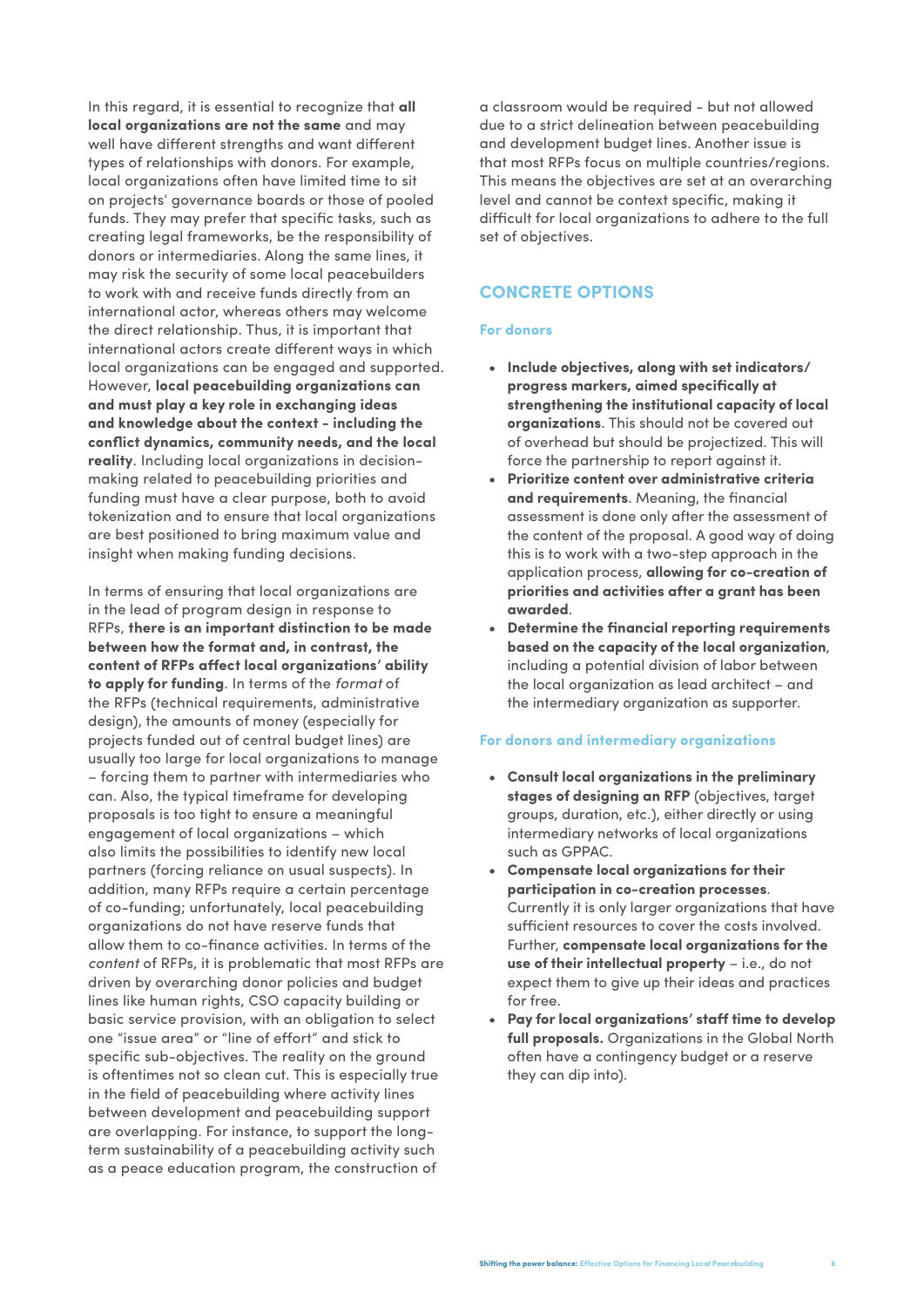#### **Example of inclusive grant advisory committees**

The EU Special Programme for Peace & Reconciliation in Northern Ireland worked with a structure of arant advisory committees. composed of people from conflict communities and structured to reflect both geographical and thematic areas (e.g., ex-prisoners, minority ethnic groups, religious diversity, etc.). Each group got to nominate people to the advisory committees that later advised on funding decisions. In order to impede any backchanneling or retaliation between groups, a board was set up to oversee the process and challenge bias. This created an inclusive and participatory grantmaking process that, in and of itself, constituted peacebuilding as it created opportunities for groups and people that previously had not interacted to build connections and room for collaboration.

#### **Who decides what constitutes peacebuilding success/impact?**

How can donors ensure that they are measuring what communities consider to be peacebuilding success rather than how donors define it?

Naturally, donors want to know that the money they invest is being used effectively and that progress towards more peaceful societies is made. Yet, most accountability mechanisms are driven by the need for donors to justify spending in accordance with their priorities, and to ensure that money is spent as initially allocated despite changing factors on the ground. The process is not driven by measuring impact for the community itself. There is a power asymmetry between donors and local peacebuilding organizations when it comes to defining what constitutes peacebuilding success. **By not letting local organizations define what constitutes peacebuilding success, indicators of success and impact may not resonate with the local reality, creating programs and interventions that will fail to move the needle on peace.**

Measuring progress is important for donors, intermediaries, and local organizations alike. It allows them to know whether the money and effort spent is making a positive difference and provides learning opportunities to course-correct. However, measuring and evaluating peacebuilding is inherently challenging; as one local peacebuilder noted: "How do you measure the dog that doesn't bark?" In the working group discussions, there was a consensus that while measuring impact and success is important, donors and intermediaries need to **move away from superficial forms of measurement focused on numbers to deeper and more holistic forms of measurement that take into account the shift in behavior and attitudes**. Tools and resources to do this exist and should be utilized by donors.

#### **Examples of locally-developed indicators**

Everyday Peace Indicators,**11** involves a methodology for communities to generate their own indicators to measure the effectiveness of peacebuilding interventions. New York University's Peace Research and Education Program (PREP)**12** emphasizes deep relationship building and participatory research that centers community members who both drive and are impacted by local, national and international peacebuilding work. These principles, combined with technical and thematic support on related topics, have enabled PREP to support action research organizations such as FUNRESURPAZ in Algeciras, Colombia. They define the dimensions of sustainable peace with the residents of the municipality. And they more holistically evaluate the impact of social cohesion work through the identification of key "invisible" peace actors on processes that might otherwise be overlooked by outside evaluators. These methodologies could be systematically included in project learning agendas.

<sup>11</sup> See: https://www.everydaypeaceindicators.org/

<sup>12</sup> See: https://www.nyupeace.education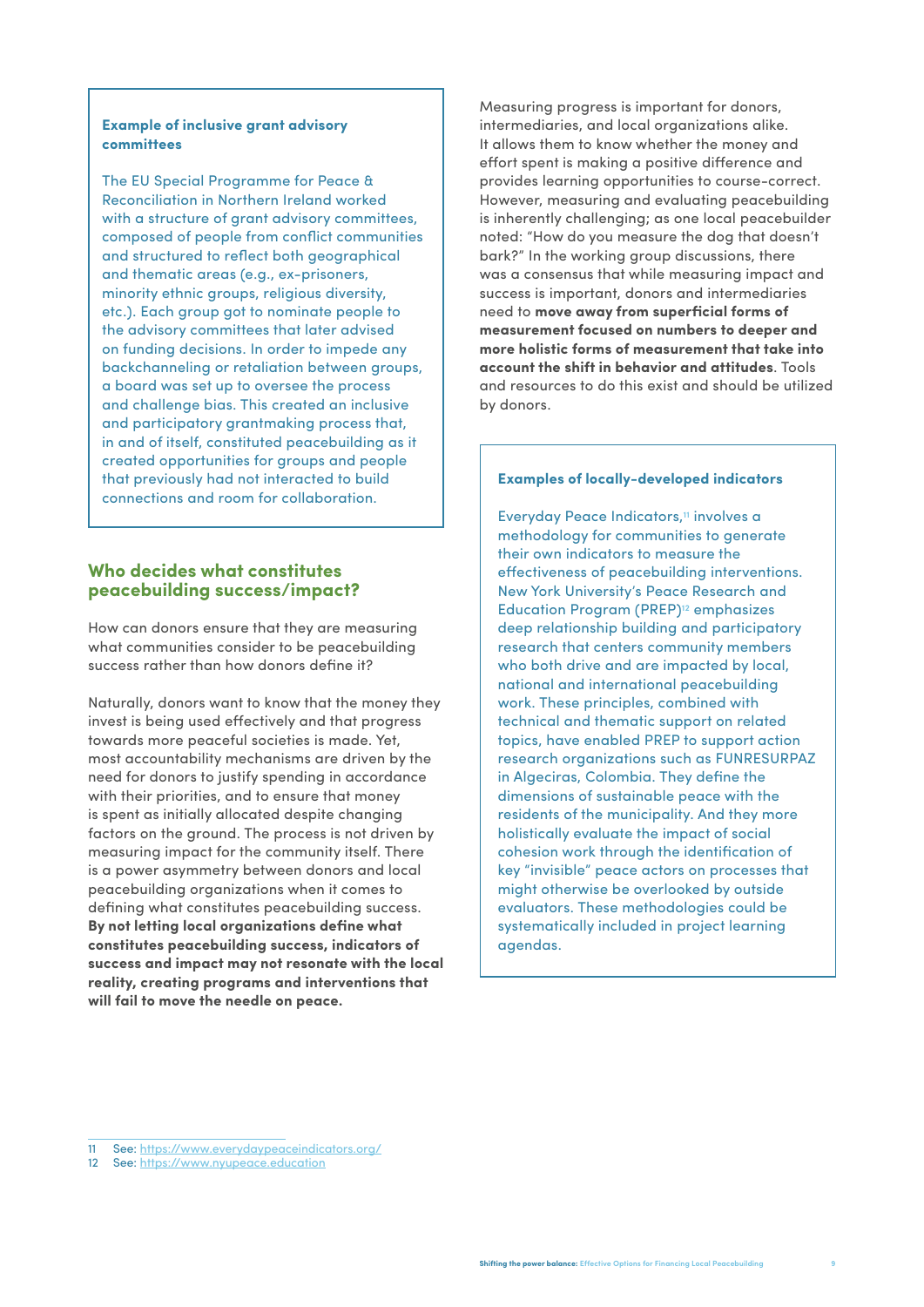#### **CONCRETE OPTIONS**

#### **For donors**

- **• Include budget line items allowing for capacity development of local partners related to measurement and impact**. It is important to make sure that this is projectized and not to be covered out of the overhead.
- Some donors require local project indicators to be aligned with their own set of rather generic and limited indicators that are not always representative of the context within which the project will take place. To mitigate this requirement, **allow for specific sub-indicators more relevant to the project to be added** (e.g., engagement with local actors unique to the context, shifts in attitudes and behaviors, contribution to local frameworks or norms, etc.).
- Ensure that donors ask: Does the evaluation data being collected serve the donor or the community where programming is being implemented? **Are the impact measurements developed by people in the communities where the intervention is taking place?** Engage in co-design processes where, rather than submitting a logframe as part of an application package, the co-design of impact indicators is undertaken at the start of a project, with the input from donors.
- Similarly, ensure that donors ask: Are we measuring network building? The development of horizontal and vertical social capital? Dignity? Trust? How can we **promote deeper and more holistic forms of measurement that take into account shifts in behavior and attitudes versus a focus on things that are quantifiable**?
- **• Focus on long-term measurement, including attitude change over time** and set aside funding to conduct "ripple evaluations" where evaluators return to a particular setting several years later to try to understand the "ripple" or follow-on effects of a certain set of interventions.

#### **For donors and intermediary organizations**

- **• Engage in adaptive learning** in which results indicators are reviewed at regular intervals and changed as the work and needs evolve.
- Donors and intermediary organizations should **create metrics to measure and evaluate the quality of their collaboration with local communities and local organizations.**

They should ask themselves questions like:

- *• What are the communities' perceptions of our engagement in the field?*
- *• How often are we making contact with the*

*groups that we are purporting to serve? What is the quality of those interactions?* 

- *• Did we enable organizations to adapt, demonstrate resilience and flexibility and respond to crises and emergencies as they arose?*
- *• What is the purpose of reporting in our organization? Does our current reporting structure achieve both our goals and local organizations' priorities?*
- *• Can the format and structuring of reporting be aligned with other donors and intermediary organizations to decrease the burden on local organizations?*

#### **How can donors support local organizations' long-term sustainability?**

Including local organizations in priority-setting, governance, and measurement and evaluation is key to creating effective and equitable peacebuilding practices. Previous sections have explored ideas and best practices of how donors and intermediaries can make this a reality. Building on that insight, here we focus on how donors, through their funding practices, can support the sustainability of local peacebuilding organizations through more innovative funding practices.

The discussion of how to raise new funds for peacebuilding or optimize the use of traditional funding sources, a discourse often referred to as 'innovative financing', is not new but has gained increased traction in the realm of peacebuilding. Innovative financing is often put forth as a panacea when it comes to closing the funding gaps we see across the peacebuilding, development, and humanitarian relief space. However, innovative financing by itself does not necessarily mean more equitable, empowering, or effective ways of working. Tools themselves are often neutral. It is the way they are implemented that will shift power dynamics to favor local organizations. Thus, the key question is: **How can donors, intermediaries, and local peacebuilding organizations create or adjust funding mechanisms in a way that addresses the asymmetries in the current aid chain model?** This should be done simultaneously through generating catalytic funding and "unlocking" new resource flows that can help close the funding gap.

While pushing for, supporting, and piloting innovations that make funding more inclusive, the **donor community needs to continue to work on the structural changes needed to make peacebuilding funding sustainable**. This means continuing to make progress on changes local organizations have long asked for, such as prolonging funding timelines and allowing flexibility in spending.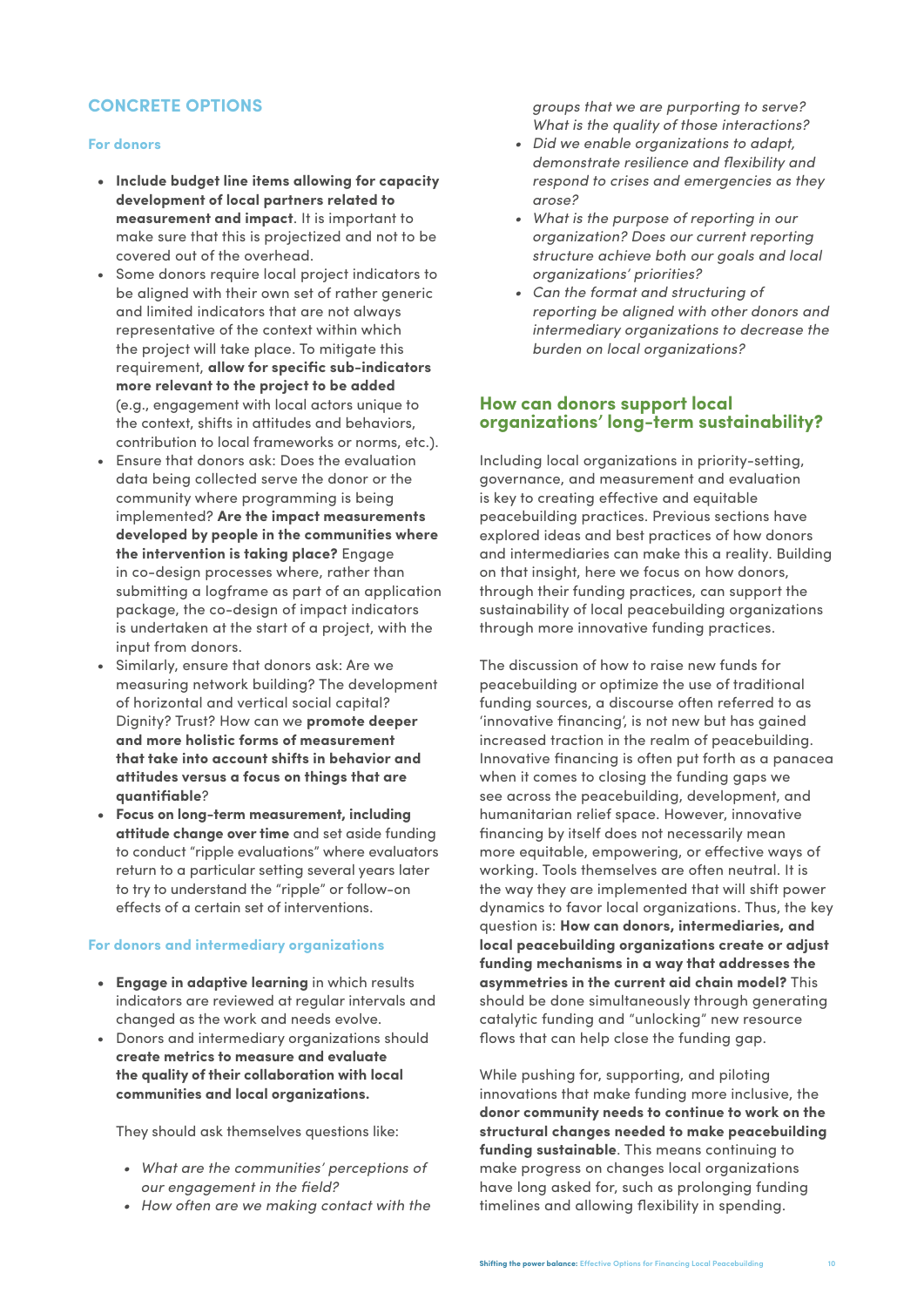Further, governments may have more flexibility in the types of funding instruments they utilize than is commonly known; often, different arms of agencies may support, for example, social enterprise or impact investing and yet these are not tools used in other programming areas.

The role of donors has historically been more that of a watchdog and controller of resources – meaning more passive; however, shifting these systemic dynamics will require an active role both at the policy and the programming level. For example, donors could gather and support innovative financing approaches that are already being utilized by local peacebuilders. Additionally, donors could gather different financing models from within their own institutions and be intentional about figuring out how to utilize them as appropriate in their own portfolios. A key way **donors can do this is through confronting their ideas and perception of risk and innovation**. Donors need to shift the narrative around risk and stimulate their staff and implementing partners to try and pilot new and innovative approaches. This will not only allow donors to strengthen their own learning, but it will also allow them to start building a proof of concept and an evidence base to push back on perceived risks. Donors can be encouraged to push for innovation, and to spread out the risk of failure more equally between each other. This will require a continuous push to convince parliaments and other decision-making bodies of the need to shift the risk narrative. Starting to make a change along these lines at the programming level will provide an essential starting point for this type of policy action.

#### **CONCRETE OPTIONS**

#### **For donors**

- **• Include in the proposal a role for the donor to contribute to the achievement of the project objectives**, especially when it comes to ensuring the sustainability of the project beyond the project lifespan – i.e., the donor plays an active role in the project implementation, as agreed with the partners. Donors will also have to report on whether they fulfilled their role, for example, to facilitate meetings with other stakeholders and potential other funders/partners (both at country- and headquarters level), and contribute to the visibility of the project at a higher policy level.
- **• Educate program/fund managers about different types of procurement/contracting options** and incentivize grants officers to utilize these new approaches (i.e., de-risking them).
- **• Invest in innovative financing approaches and new ways of raising catalytic resources that could fund local organizations in a more sustainable way**. While this research and development is essential in generating more funding for peacebuilding, it must be noted that these new instruments or tools need to be designed and implemented together with local communities, or they can perpetuate the same issues as traditional funding mechanisms.

#### **For donors and intermediary organizations**

**• Help local organizations develop technical and subject matter expertise that can help them attract funding.** Support intermediaries and local organizations alike to help local organizations develop a resourcing model that creates value for donors and local communities, including thinking through what types of service offerings and technical capacities local organizations can develop that will be attractive to other potential funders and/or employers. Projectize this as an activity in the partnership, obliging donors and intermediaries to report on this.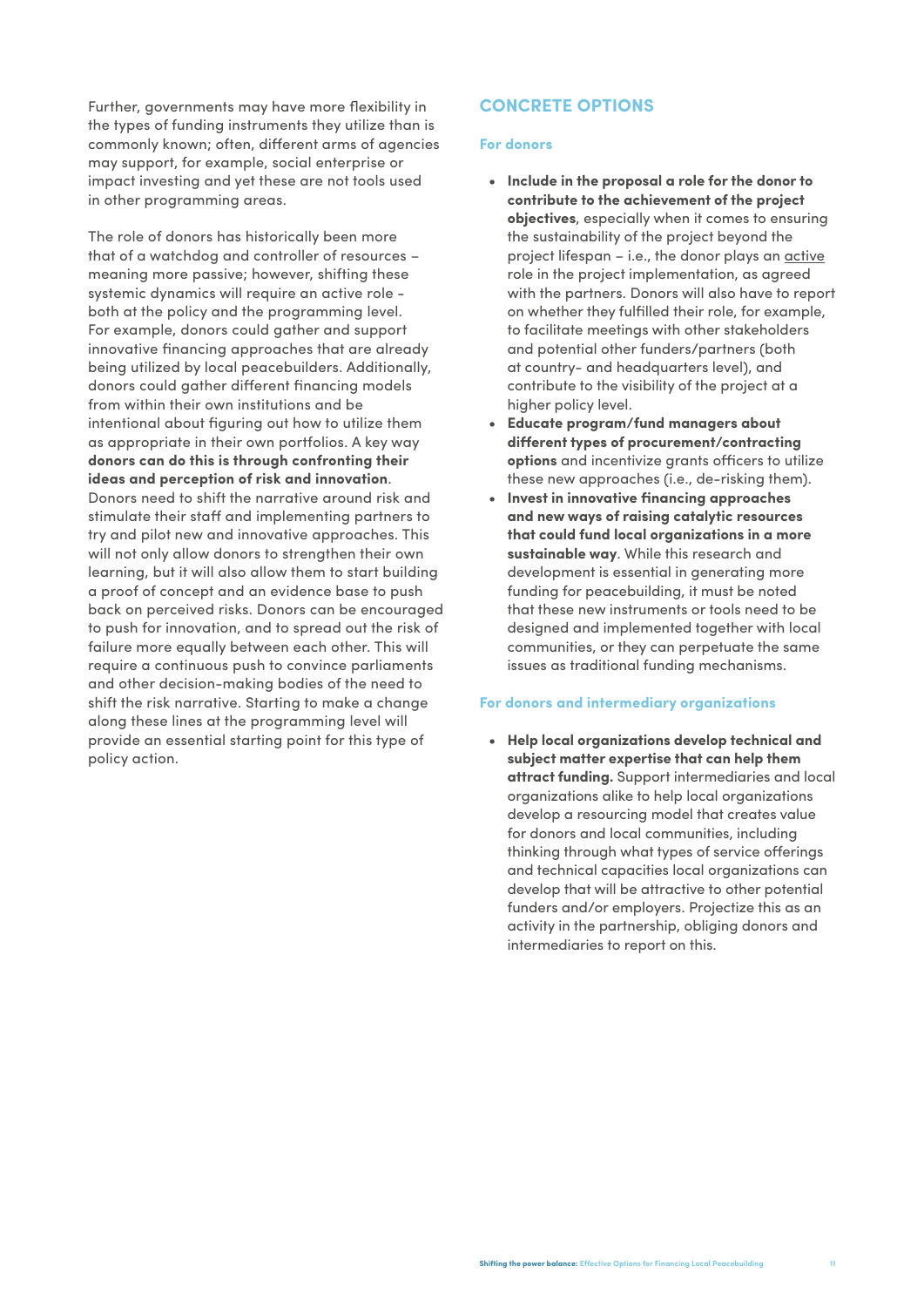### **Conclusion**

**This paper has taken one more step towards furthering the conversation on "shifting power" and localizing aid specifically to peacebuilders by providing concrete options for donors to take into account when designing the provision of grants. These are necessary short-term actions to move the current donor eco-system towards more equity and inclusion. To come to a substantial power shift, a system change is required. Such a change can only happen if there is a leadership commitment to engage in a longer-term agenda to reform the frameworks within which policy officers and program managers operate.** 

**While we have tried to provide thought leadership and creativity to move the discussion forward, there remains significant work for the peacebuilding community to undertake. Next steps include:** 

- **• Articulate the issues that belong in a long-term agenda to change policy, legal and regulatory frameworks versus immediate steps that can be taken to enact the above aspirations in practical and operational terms.** In the case of many governments, their existing frameworks implicate the exact opposite to the flexibility that we are advocating for in this paper. They reflect an outdated approach to risk, ownership and development aid in general - and they ultimately undermine the goals this aid is meant to achieve. Policy officers and program managers are regularly confronted by the limitations of the frameworks. Many of them try to find workarounds within the boundaries of the system - a task that can require herculean dedication to achieve even small gains. Yet, it is clear that a substantial system change can not be achieved by the working level alone. Continued efforts at the most senior levels are essential to reform the overarching frameworks.
- **• Fine-tune the options provided in this paper to fit the specific operational model of individual aid bureaucracies, with specific attention for the level at which programming takes place (i.e., central or decentral).** There is a key distinction between central budgets that are often large and unwieldy, and the flexibility and adaptability of decentralized (country level) funding. We understand that many of the recommendations we make here may be challenging to implement in capital cities in the short-term; we suggest looking for funding streams or levels of implementation that offer more versatility.
- **• Continue to rethink how we understand programming and partnership**, placing value and emphasis on relationship and trust building, convening, learning, etc. We encourage donors and local organizations to jointly develop further the foundational partnership parameters identified in this paper. In some cases, governments have added criteria along these lines to their grants processes that explore these

relationships; these practices could be amplified as models and learning opportunities for the larger funding community.

**• Be bolder in considering what "innovative financing" really means.** Many use this language but in fact, what they most often refer to is flexible and participatory grantmaking. While it is an important shift for the international community to center decision-making about resources with those affected by the problems at hand, we suggest this is a baseline - not the vanguard of innovation. Innovation includes looking at funding pathways and mechanisms that go beyond flexible, participatory grantmaking and include a range of other tools (e.g., community philanthropy; cash transfers; new technologies; bonds; outcome-based finance approaches, social enterprise, etc.). Donors should not settle for 'innovation' that does not force them to step outside of their comfort zones - a system change requires bold and daring leadership.

Indeed, in order to come to a more substantial change, donors need to start piloting new approaches to create a new proof of concept - to learn from these new approaches, to see what works and what doesn't - and to feed those insights into the on-going thinking about adjusting the aid model.